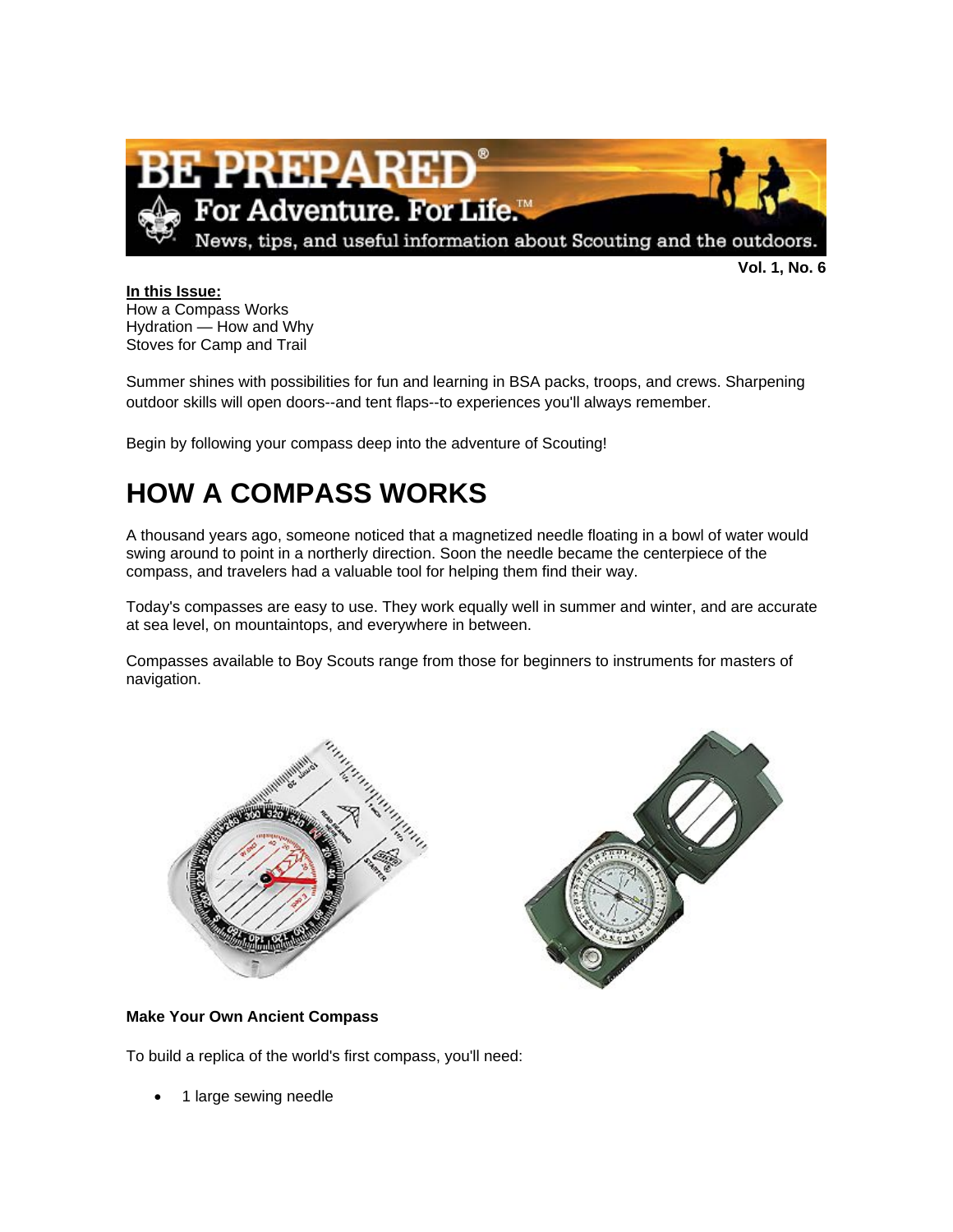- 1 bar magnet such as those found in school science classrooms
- 1 very small, flat chip of wood.
- 1 bowl of water
- 1. Magnetize the needle by stroking it a few times with the magnet from the eye toward the point.
- 2. Float the chip on the water.
- 3. Carefully place the needle on the chip.

Soon the needle will be pointing toward Magnetic North. Check the direction by looking at a compass. The needle in the compass should match the direction of the needle on the water.

#### *Using a Compass*

The magnetized needle of a modern compass is balanced on a pin so that it can swing freely. The needle is enclosed in a housing that rotates on the compass base plate. One end of the needle is drawn toward the Earth's Magnetic North Pole, an area about 500 miles from the true North Pole.



Most compasses have an *orienting arrow* etched on the floor of the housing and a *direction of travel arrow* drawn on the base plate. Numbers on the housing indicate the 360 degrees of a circle.

To find Magnetic North, adjust the compass housing until *N* (North) on the housing touches the direction of travel arrow, as in the photograph above.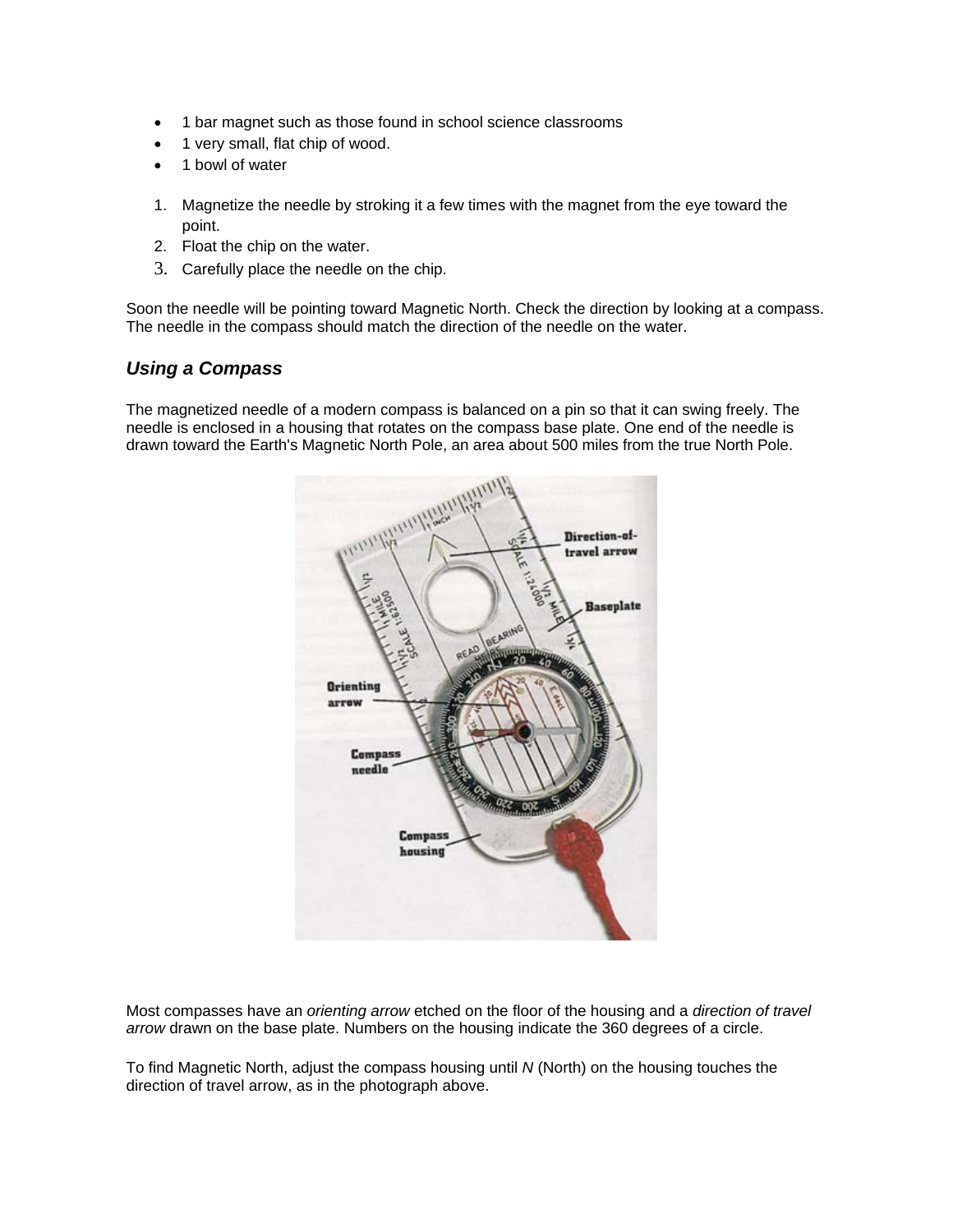Next, hold the compass against your stomach with the direction of travel arrow pointing away from you. Turn your body until the needle is lined up inside the orienting arrow etched on the floor of the compass housing. Your direction of travel arrow is now pointing directly toward Magnetic North.

### *Declination*

Compass needles point to Magnetic North. Maps are drawn with True North at the top.

The difference between the direction of Magnetic North (where a compass needle points) and the direction of True North (a line between you and the North Pole) is called *declination*. Declination is measured in degrees -- those numbers on the compass housing.

When you are in much of Wisconsin, Illinois, eastern Arkansas, or Mississippi, the directions toward Magnetic North and the North Pole are in line with one another. A compass pointing at Magnetic North seems to be pointing at the North Pole, too.

Go east or west of those states and the Poles seem to move apart from one another. *Declination* (the difference between the direction to Magnetic North and the way to True North) increases. By the time you reach Seattle, for example, the declination is more than 20 degrees.



APPROXIMATE MEAR

Map margins often have two arrows, one pointing toward Magnetic North, the other toward True North. With N on the compass housing touching the direction of travel arrow, set your compass alongside the Magnetic North arrow on a map. Slowly turn the map until the compass needle rests inside the orienting arrow. The compass will be aimed at Magnetic North while the map is oriented to True North.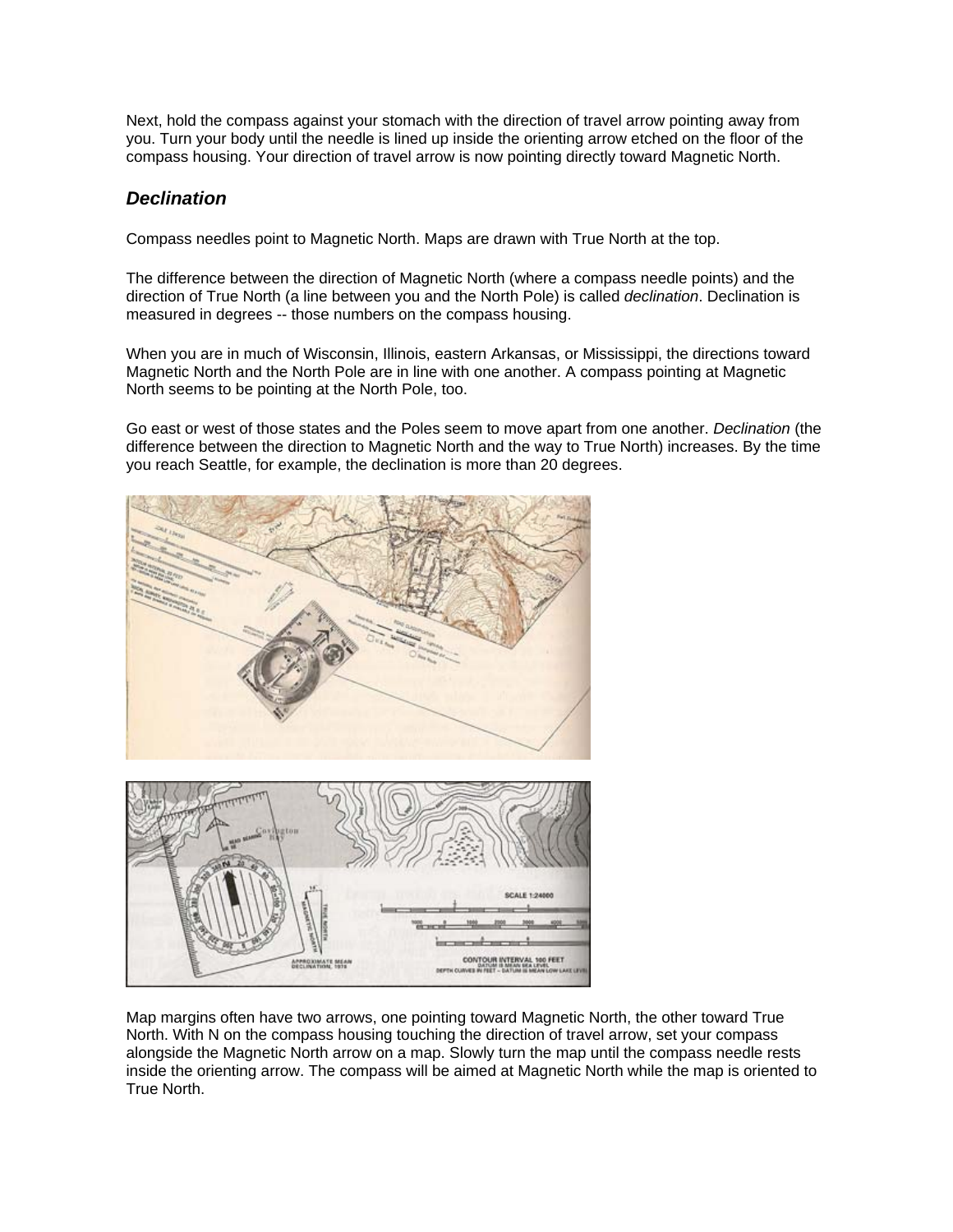### *Digital Compasses*

Electronic sensors inside a digital compass pick up on the Earth's magnetic fields and display accurate degree readings. Programmable adjustments automatically solve the challenge of declination.



Some cellular telephones feature a compass application that acts in much the same way as the most advanced electronic route finder--the GPS receiver.

#### *GPS Receivers as Compasses*

Enter destination data into an automobile Global Positioning System (GPS) receiver and a map will appear on the dashboard screen showing exactly how to get to where you want to go. The GPS unit will also indicate the direction the car is moving.

Handheld GPS receivers can be valuable tools for backcountry navigation, too. Type in destination coordinates and the GPS will show the way. A GPS unit can guide you even when the weather is so bad you can't see a thing.

If its battery dies, a GPS unit or digital compass will be useless. That's why it is so important to learn how to use a traditional compass and to have one handy on all your backcountry adventures.

#### *Orienteering Shows the Way*

Scouts earning the Orienteering merit badge have a great time mastering the art of using maps and compasses to travel through unfamiliar terrain.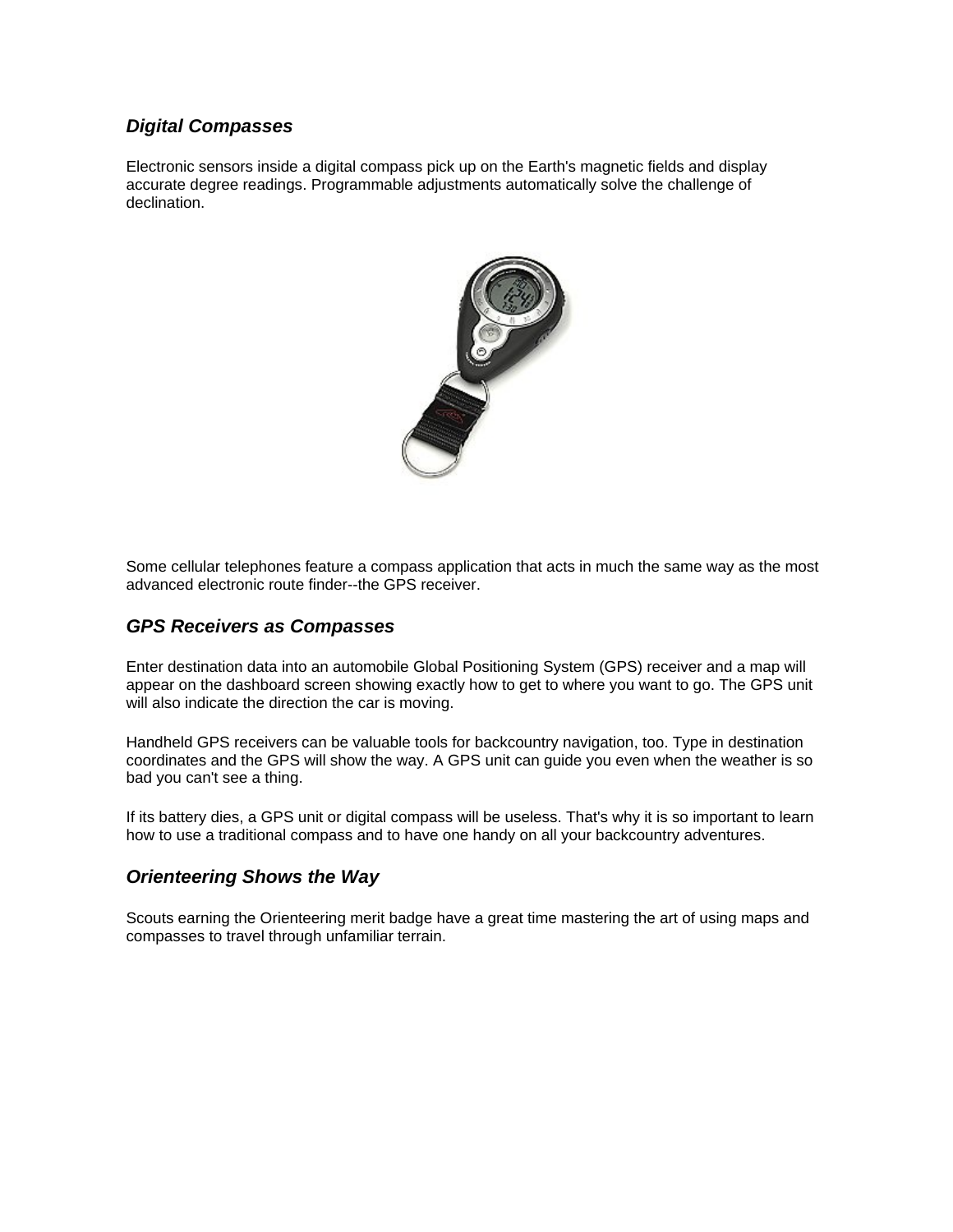



For more information, consult *Be Prepared® Hiking & Backpacking*, DK Publishing Inc.

# **Hydration — How and Why**

An automobile engine needs coolant to keep it from overheating. If the radiator runs dry, the engine can be ruined.

Bad things happen to people, too, when their fluid levels are low. Blood thickens and becomes more difficult for their hearts to pump. They can feel tired, irritable, and perhaps nauseous. That's called heat exhaustion. Treat it with rest in the shade and sips of water.

Heat stroke strikes when the body's cooling mechanism is so overworked it stops functioning. That's a life-threatening emergency. Cool the victim however you can-with shade and wet cloths, for example, or the air-conditioner in a car. Get medical attention as soon as possible.

Of course, the best way to deal with heat illnesses is to avoid them in the first place. Plan your activities so that you carry all the water you need, or can replenish your supplies along the way.



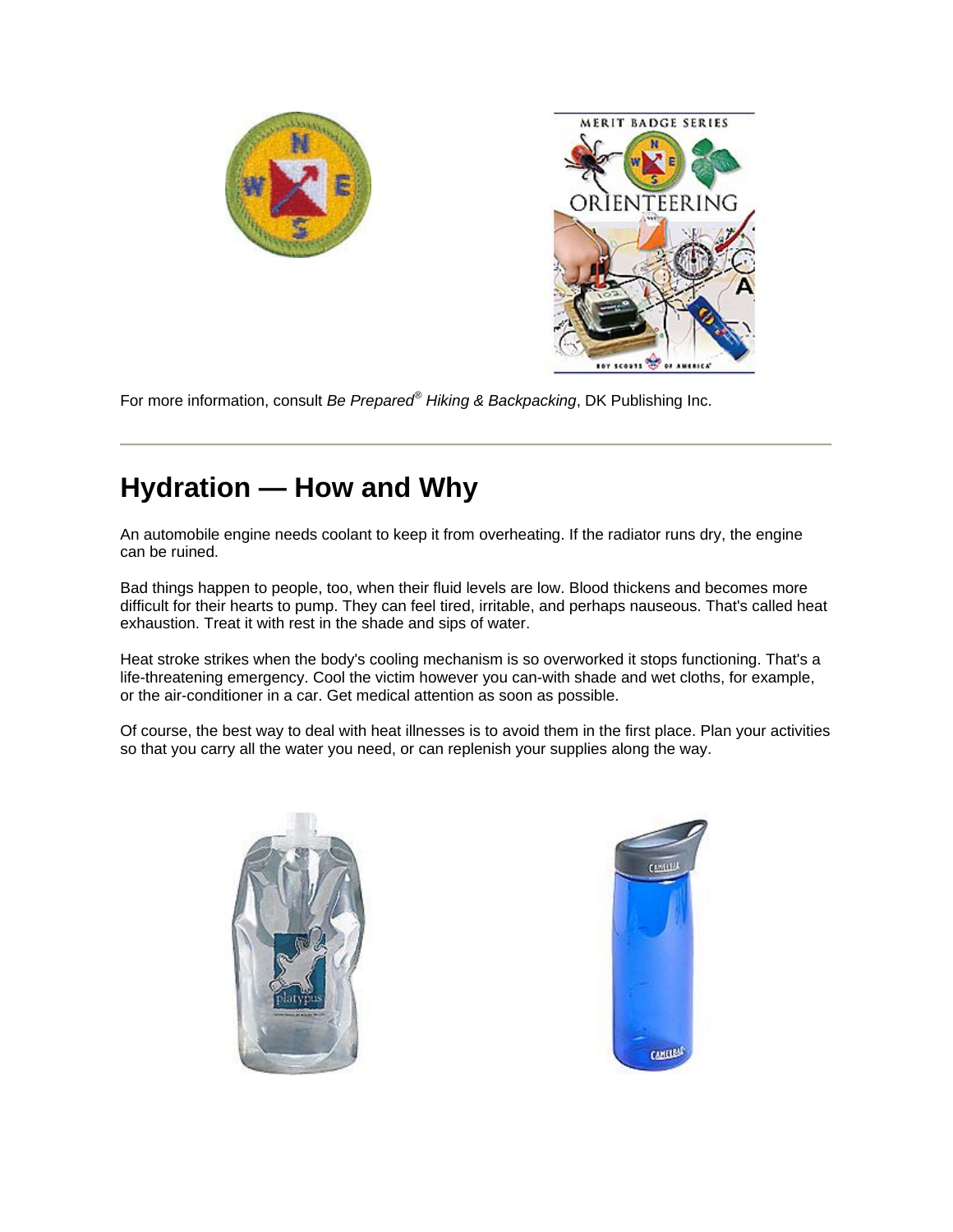#### **Drink, Drink, Drink**

Thirst is not always the best indicator of your body's need for water. Instead, drink often enough for your urine to remain light-colored or clear.

- In hot weather, refresh your water containers at every opportunity. Drink your fill, then refill your container before leaving a water source.
- Keep water readily available and drink small amounts frequently.
- Don't ration water. If you are thirsty, you need to drink.
- Avoid consuming a lot of caffinated drinks, which can act as diuretics -- agents that purge fluids from the body.
- Don't underestimate your need for water. During strenuous activities in hot weather, your body might require two to three gallons of water per day.

Remember that carrying water with you isn't enough. You need to drink it, too, in order to stay happy, healthy, and hydrated.

For more information, consult Chapter 14, "Hot-Weather Travel and Camping," of the *BSA Fieldbook, Fourth Edition*.

# **STOVES FOR CAMP AND TRAIL**

A warm cup of soup during a trailside lunch. A camp supper featuring a delicious pot of stew. Hot water for cleanup after a meal.

Stoves make outdoor adventures more enjoyable and extend the range of journeys. They also help Scouts apply the principles of Leave No Trace by lessening their impact on the land.

Lightweight stoves are perfect when you're carrying gear in a backpack. If equipment will arrive by watercraft, pack animal, or an automobile, a heavier stove offers more camp cooking options.

## *Lightweight Stoves*

The Whisperlite is a great example of a backpacking stove that can burn white gas, kerosene, or fuel for automobiles and aircraft. The burner attaches directly to a fuel bottle, giving the unit terrific output per ounce of weight.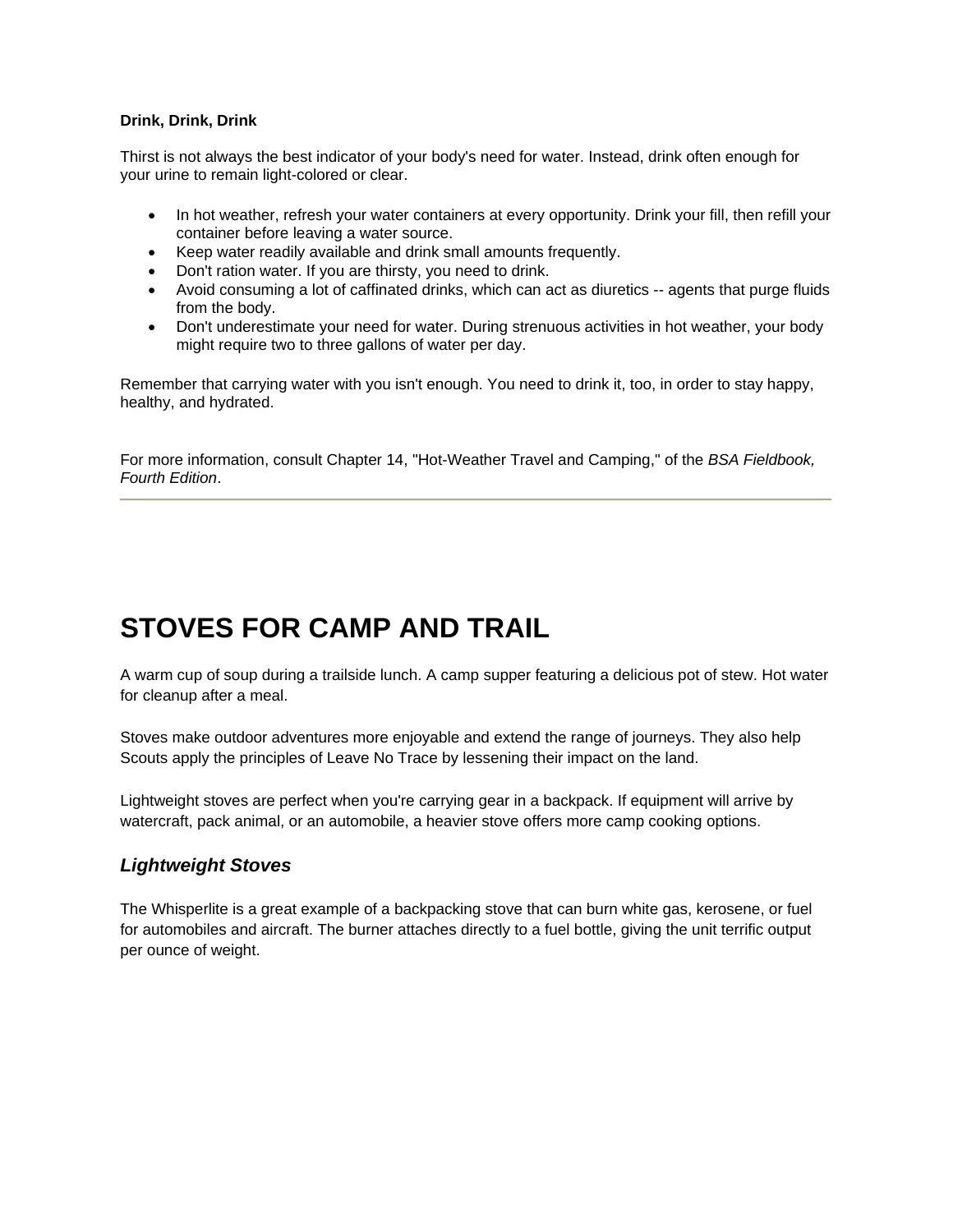

### *Stoves for Camp*

When weight doesn't matter, two-burner stoves and charcoal grills offer expanded cooking capacity while fitting with the principles of Leave No Trace.

• Two-Burner Stoves

Fueled by propane or white gas, a two-burner stove can be the center of a patrol kitchen for an evening meal or a week of summer camp. Set it up on a picnic table for easy access or attach optional legs.



• Charcoal Stoves

A metal grill holding charcoal briquettes can be ideal in camp for turning out hamburgers, hotdogs, and steaks. Put on pots to warm your side dishes or boil ears of sweet corn, and you'll be well on your way to some of the best outdoor cooking of the year.

#### *Stove Safety*

The current Boy Scout Handbook includes the following stove safety rules:

• Use, refuel, and store stoves and lanterns only with the supervision of a knowledgeable adult